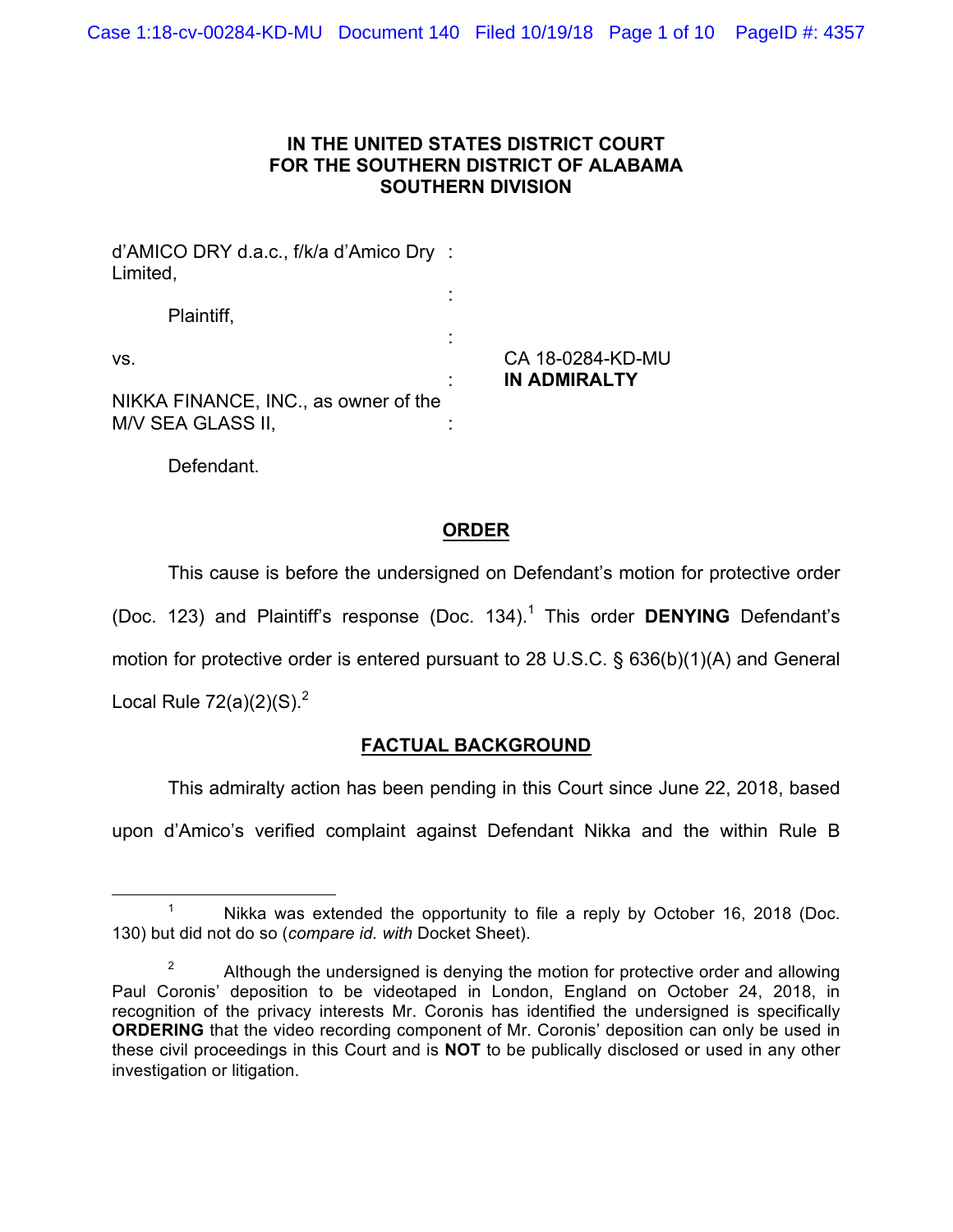attachment of the M/V SEA GLASS II (*compare* Doc. 1 *with* Doc. 76), the vessel being arrested in the jurisdiction of this Court that same day (*see* Doc. 10). This Court has recognized that "[t]he crux of the dispute between d'Amico and Defendant Nikka . . . is whether d'Amico can collect against Nikka, under an alter ego theory, on the \$1,766,278.54 foreign judgment entered in favor of d'Amico and against Primera [Maritime (Hellas) Limited]." (Doc. 40, at 1-2 (footnotes omitted)).<sup>3</sup>

The Court entered its Expedited Rule 16(b) Scheduling Order on July 6, 2018 (Doc. 46) and since that time the undersigned has been presented with and attempted to resolve numerous discovery disputes between d'Amico and Nikka through informal discovery conferences (*compare id.* at 5-6 (informing the parties that before the filing of any formal written motions, the undersigned should be utilized as a resource to facilitate the resolution of discovery disputes) *with, e.g.,* Docs. 89, 93, 107, 112-13, 116, 124 & 128 (orders referencing the Court's informal conferencing requirement, etc.)). Indeed, as relates to the instant motion for protective order, whereby Nikka seeks to protect

(*Id.* at 3.)

 $3$  As a bit of additional background, d'Amico previously sued Primera for breach of a September 2, 2008 Forward Freight Agreement ("FFA") and, on June 9, 2009, Plaintiff obtained a final judgment issued by England's High Court of Justice in the amount of \$1,766,278.54. (*Compare id. with* Doc. 1, at 1 & Doc. 76, at 1.) Thereafter, on September 11, 2009, d'Amico sued Primera in the Southern District of New York to enforce the foreign judgment (*see, e.g.,* Doc. 76, at 2), an action which remains pending today after numerous proceedings, including two appeals. (*See id.*)

The within Rule B attachment is intended to provide indisputable personal jurisdiction over the defendant and security for d'Amico Dry's maritime claim pending in New York. If the New York Court determines that no personal jurisdiction exists over the defendant, then the plaintiff respectfully prays that this Court hear and determine that Nikka is the alter ego of Primera and thereby liable to d'Amico for its judgment against Primera which today has a value of \$3,758.580.22, plus any further interest and counsel fees that accrue.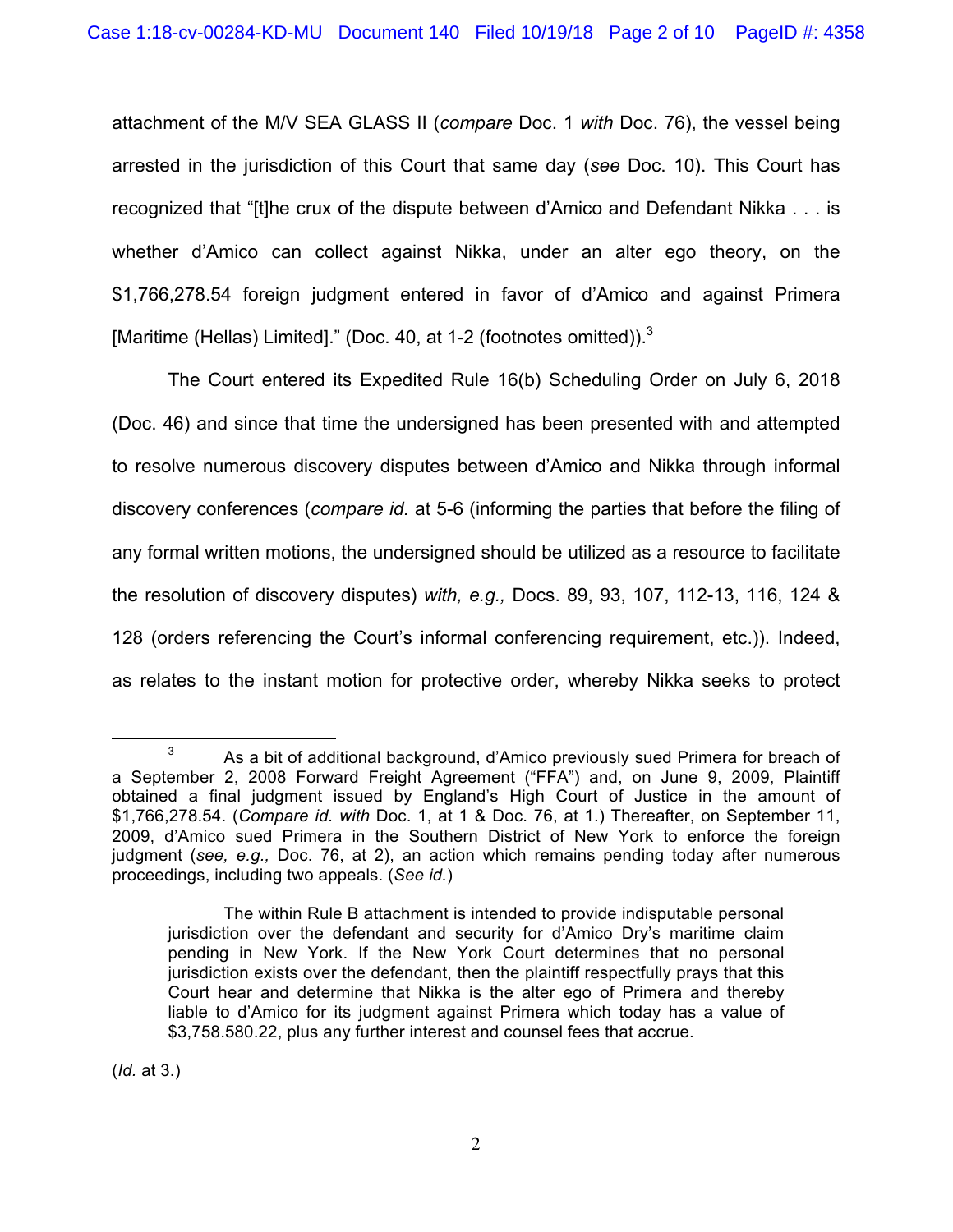Paul Coronis—its 30(b)(6) representative and records custodian—from a videotaped deposition (*see* Doc. 123), this motion is the culmination of several discovery impasses in this case related to this deposition (*compare id. with* Docs. 107 & 112-13). In the context of considering and granting Plaintiff's motion to amend scheduling order (Doc. 98), the undersigned parenthetically "made clear that Nikka would be required to tender a representative for its 30(b)(6) deposition[.]" (Doc. 107, at 2 n.1; *see also id.* (noting that "Nikka's counsel communicated with Paul Coronis during a break in the hearing regarding his availability for deposition . . . prior to the new close of discovery on October 5, 2018.")).<sup>4</sup> And, later, when the parties began sparring over the date on which Paul Coronis' deposition was to be taken and the length of the deposition (*see* Doc. 112), the undersigned urged the parties to reach agreement on the date of the deposition but, barring agreement, ordered that it occur prior to the close of discovery on October 5, 2018 in Piraeus, Greece, and be limited "to a maximum of **9 hours** in a single day, excluding time attributable to objections and breaks." (Doc. 113.) The parties did ultimately agree to take Mr. Coronis' deposition outside the discovery deadline, on October 24, 2018, in London, England, which leads to the present dispute (*see* Doc. 123).

On October 4, 2018, Nikka filed its present motion, seeking a Rule 26(c) protective order prohibiting d'Amico from videotaping Mr. Coronis' deposition on three bases: (1) d'Amico failed to notify Mr. Coronis properly that this deposition would be videotaped; (2) the only purpose of a videotaped deposition is to harass, embarrass,

<sup>&</sup>lt;sup>4</sup> The parties ultimately agreed that Paul Coronis would be Nikka's corporate representative and its records deponent. (Doc. 112, at 1).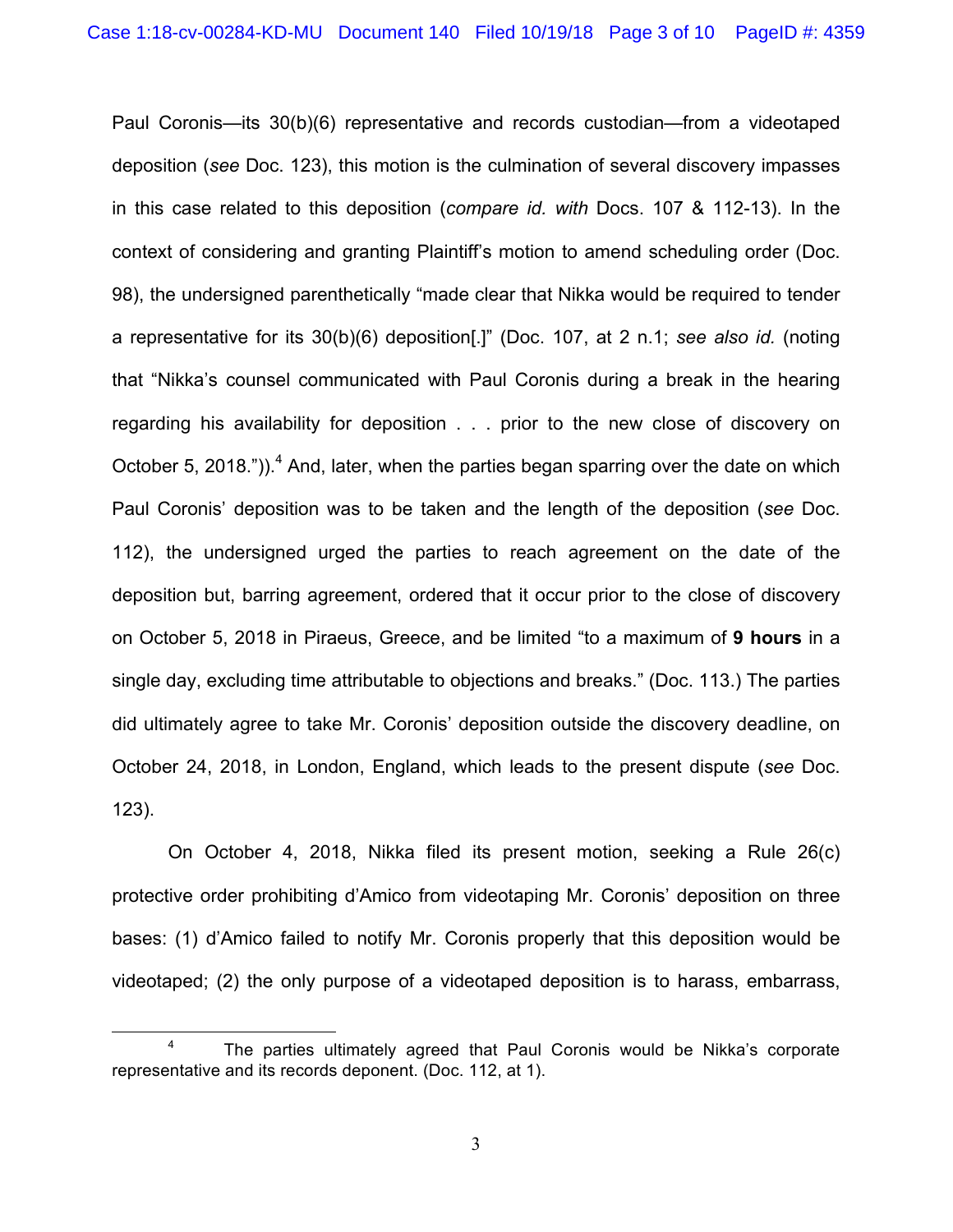and intimidate Mr. Coronis; and (3) Mr. Coronis does not consent to, nor will he sign a release allowing, the videotaping of his deposition, as violative of his rights to privacy under the Data Protection Act and EU Data Protection Regulations 2018 and the European Convention on Human Rights and the Human Rights Act. (*See* Doc. 123). Therein, Nikka has set forth the contents of the 30(b)(6) deposition notice it received sometime in August of 2018 (*id.* at 4)<sup>5</sup> and argues that this notice violates the requirements of Fed.R.Civ.P. 30(b)(3)(A) (*see id.* at 3-4). In addition, it is Nikka's position that because Mr. Coronis gave a two-day deposition in the New York action—a deposition that was not videotaped—and, later, extensive testimony during a four-day bench trial, testimony deemed credible (over that of d'Amico's witness Luciano Bonaso), "[t]he only apparent reason for d'Amico's insistence on videotaping Mr. Coronis's deposition is to intimidate and harass him because d'Amico is upset that a Federal Judge found Mr. Coronis to be credible and d'Amico's own witness was found to be dishonest and not credible." (*Id.* at 6; *see also id.* ("d'Amico's hostile attitude toward Mr. Coronis is clearly the only reason d'Amico is insisting on videotaping his deposition because d'Amico knows it will cause Mr. Coronis 'annoyance, embarrassment, [and] oppression.' Indeed, Mr. Coronis has communicated to d'Amico that he does not consent to having his testimony videotaped because, as a citizen of the European

<sup>&</sup>lt;sup>5</sup> "PLEASE TAKE NOTICE that, pursuant to Rule  $30(b)(6)$  of the Federal Rules of Civil Procedure, the Plaintiff, d'Amico Dry D.A.C., by and through its attorneys Maynard, Cooper & Gale, P.C. and Tisdale Law Offices, LLC, will take the deposition of Nikka Finance, Inc. by the witness or witnesses most knowledgeable about the facts alleged in the pleadings in this action upon oral examination before a Notary Public or some other officer or person authorized by law to take depositions at the offices of Ince & Co. Greece, 47-49 Akti Miaouli, Piraeus, Greece on the 5th day of September, 2018 at 10:00 a.m. and you are required to produce the said party then and there for the purpose of said deposition." (*Id.* (emphasis deleted)).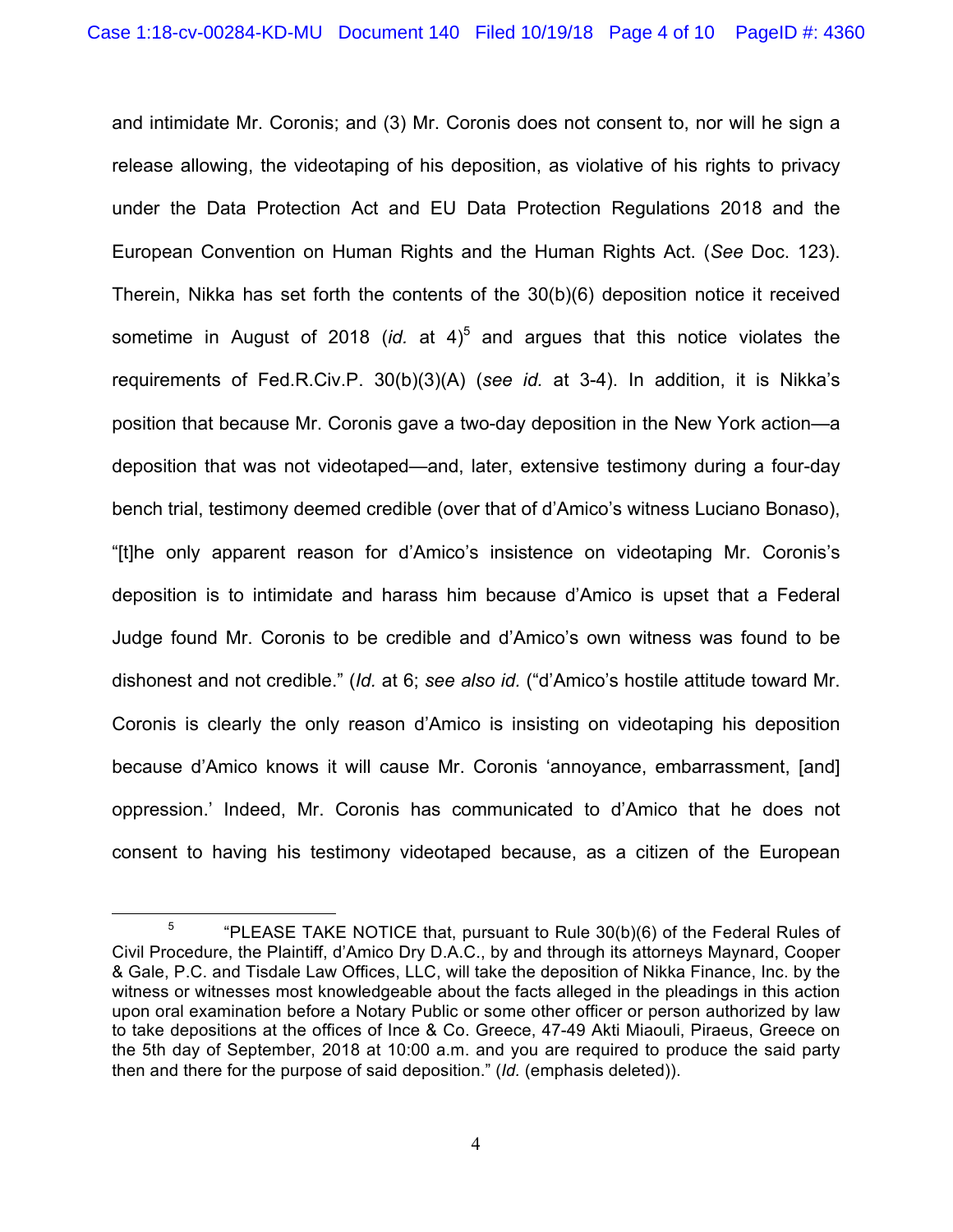Union, who is not accustomed to being deposed, let alone having his testimony videotaped, feels taping his deposition will cause him extreme embarrassment and intimidation and will have a negative effect on his testimony.")). Finally, Nikka has expounded on its privacy argument as follows:

Mr. Coronis is a citizen of the European Union. Under the Data Protection Act and EU General Data Protection Regulations 2018, which is in force in the United Kingdom where the deposition will occur, and under the European Convention on Human Rights and the Human Rights Act (collectively, the "Acts"), every European Union citizen has a right to privacy. Under these Acts, captured video footage counts as personal data if the subject can be identified. Here, Mr. Coronis will be identified in the videotaped deposition and, thus, under the Acts, d'Amico is required to obtain Mr. Coronis's consent and signed release before d'Amico records, uses or stores video of him, otherwise d'Amico will be in breach of the law. Mr. Coronis has serious privacy concerns about the videotaping of his deposition as he thinks the only purpose of the video is to annoy, embarrass, and oppress him and violate his privacy interests. Thus, he does not consent to his deposition being videotaped.

(*Id.* at 6-7.)

d'Amico filed its response in opposition on October 12, 2018, and while the undersigned has no need to reference that response at length here, it need be noted that the day after Nikka filed the present motion, that is, on October 5, 2018, Plaintiff did issue a Supplemental Notice of Deposition by Videotape (and transcription) of Nikka Finance, Inc. (*see* Doc. 134, Exhibit 1).

### **CONCLUSIONS OF LAW**

Rule 26(c) provides that "[a] party or any person from whom discovery is sought may move for a protective order in the court where the action is pending" and, further, "[t]he court may, for good cause, issue an order to protect a party or person from annoyance, embarrassment, oppression, or undue burden or expense[.]" *Id.* Indeed, "[w]hen warranted, a party may object to the nonstenographic recording of a deposition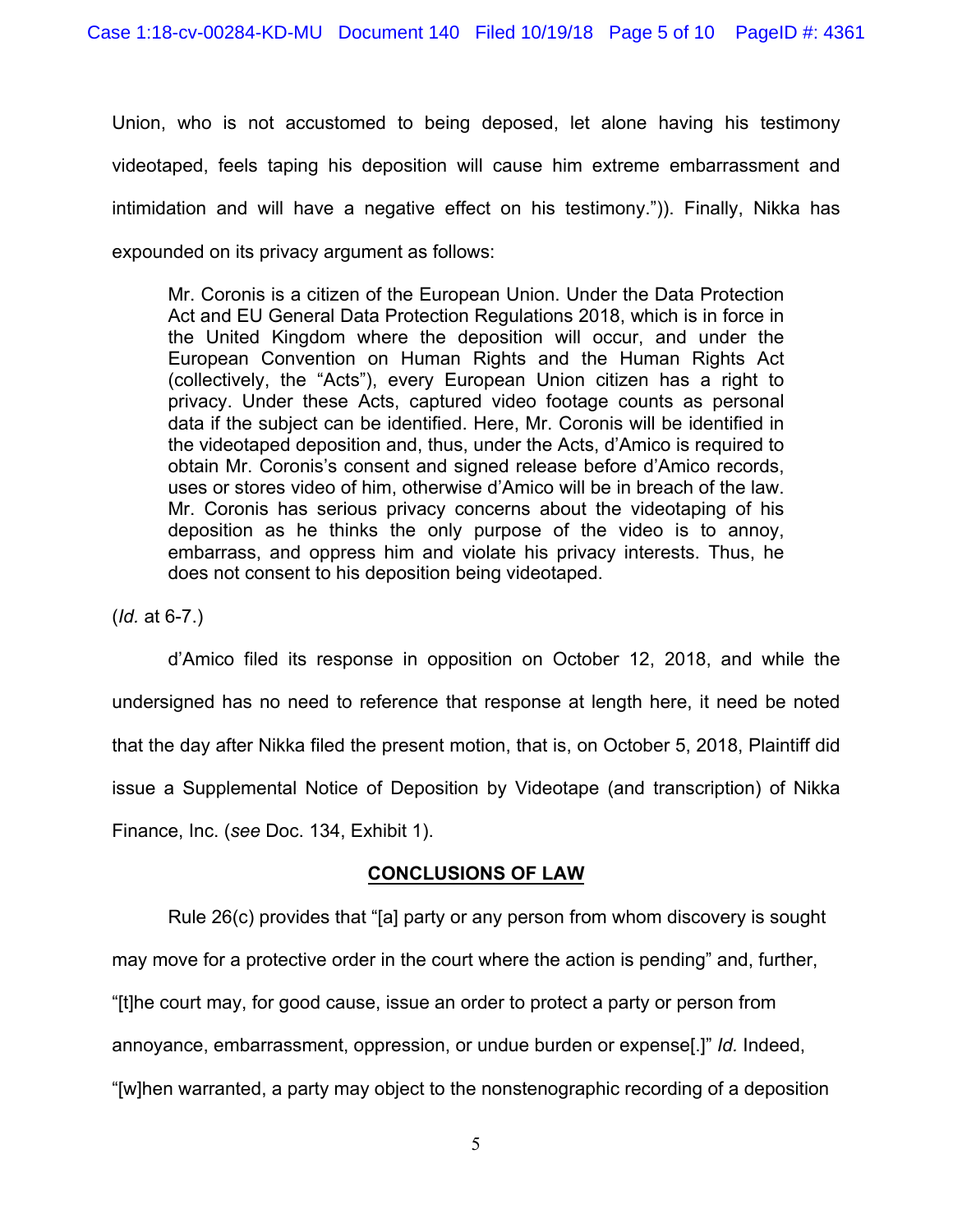under Rule 26(c)." *Burr v. Phillip Morris USA,* 2011 WL 13143904, \*2 (M.D. Fla. Oct. 19, 2011), citing Fed.R.Civ.P. 30 advisory committee's notes to the 1993 amendments. With these very general principles in mind, the undersigned considers, in turn, Nikka's arguments in favor of issuance of a protective order prohibiting d'Amico from videotaping Mr. Coronis' deposition.

**A. Rule 30(b)(3) and its Application to this Case**. Rule 30(b)(3)(A) of the Federal Rules of Civil Procedure provides that "[t]he party who notices the deposition must state in the notice the method [that is, audio, audiovisual, or stenographic means] for recording the testimony." *Id.*; *see also Burr, supra,* at \*2 ("A deposition may be recorded by audio, audiovisual, or stenographic means, and the method for recording must be stated in the deposition notice."). However, Rule 30(b)(3)(B) goes on to provide that "[w]ith prior notice to the deponent and other parties, *any party* may designate another method for recording the testimony in addition to that specified in the original notice." *Id.* (emphasis supplied).

Here, the original deposition notice issued by d'Amico can only be read as providing for the recording of Paul Coronis' deposition by stenographic means. (*See*  Doc. 123, at 4). d'Amico has since designated an additional method for recording Coronis' testimony, that is, by videotape (*see* Doc. 134, Exhibit 1), in accordance with Rule 30(b)(3)(B). *See Garcia v. Mako Surgical Corp.,* 2014 WL 4206681, \*2 (S.D. Fla. Aug. 25, 2014) (recognizing that party who issues the original deposition notice can later designate another method for recording the deponent's testimony). The undersigned agrees with Plaintiff's observation that "[t]he very fact that Nikka filed its Motion for Protective Order well in advance of the deposition itself confirms that Nikka

6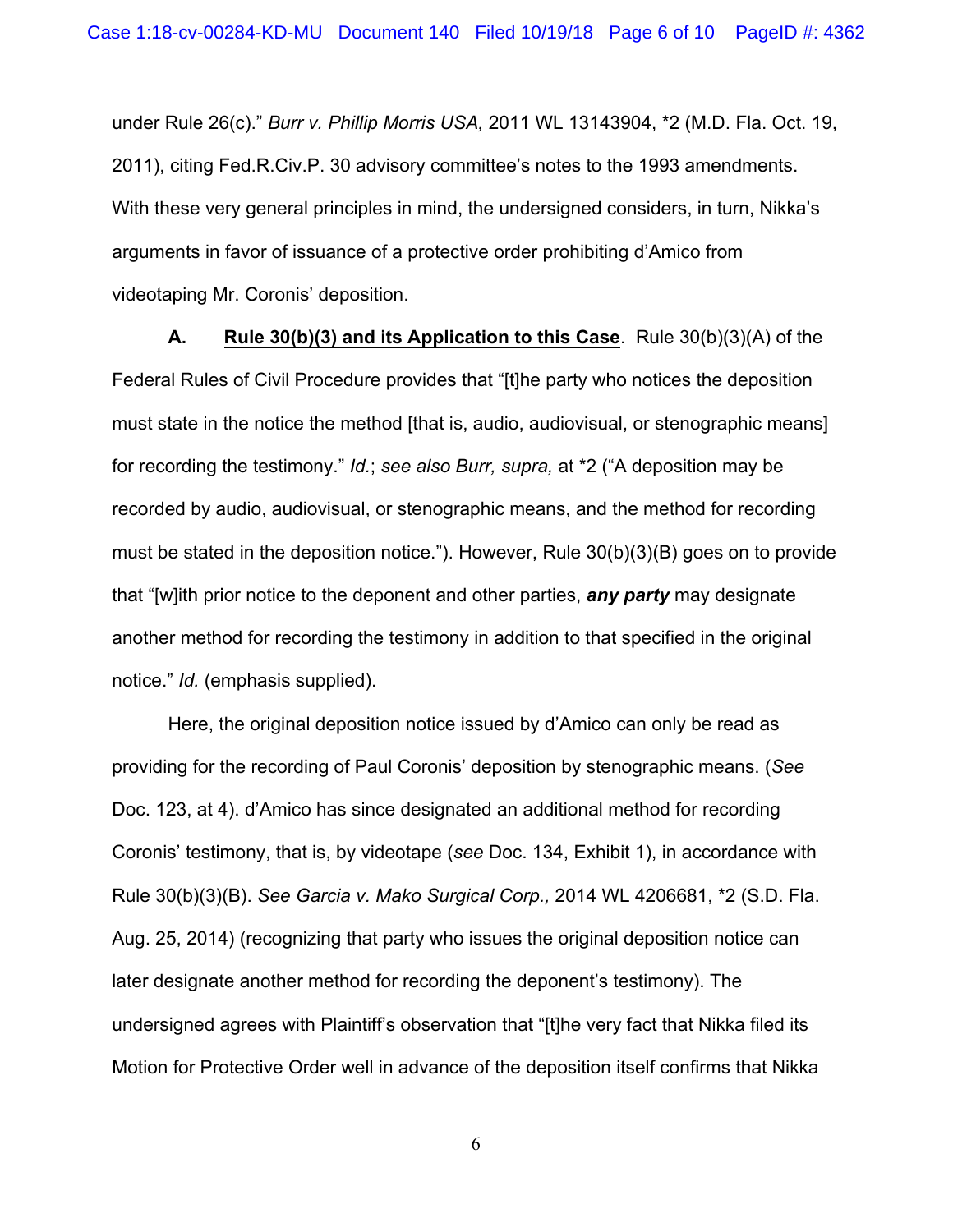received ample notice of the intent to videotape the deposition." (Doc. 134, at 8). Accordingly, the undersigned **DECLINES** to issue a protective order prohibiting the videotaping of Mr. Coronis' deposition on this basis.

**B. Protective Order to Avoid Embarrassment, Harassment, Oppression and/or a Violation of Privacy Interests**. Though the scope of discovery is broad, *see*  Fed.R.Civ.P. 26(b)(1) ("Parties may obtain discovery regarding any nonprivileged matter that is relevant to any party's claim or defense and proportional to the needs of the case[.]")), Rule 26(c) authorizes that "for good cause[,]" this Court may "issue an order to protect a party or person from annoyance, embarrassment, oppression, or undue burden or expense[.]" *Id.* "'The party requesting a protective order must make a specific demonstration of facts in support of the request as opposed to conclusory or speculative statements about the need for a protective order and the harm which will be suffered without one.'" *Greater Birmingham Ministries v. Merrill,* 321 F.R.D. 406, 407 (N.D. Ala. 2017), quoting *Dunford v. Rolly Marine Serv. Co.,* 233 F.R.D. 635, 636 (S.D. Fla. 2005) (other citation omitted); *see also Celentano v. Nocco,* 2016 WL 4943939, \*2 (M.D. Fla. Sept. 16, 2016) (same); *Trinos v. Quality Staffing Servs. Corp.,* 250 F.R.D. 696, 698 (S.D. Fla. July 7, 2008) (recognizing that "the party seeking the protective order must show good cause by demonstrating a particular need for protection[;]" that "[b]road allegations of harm, unsubstantiated by specific examples or articulated reasoning, do not satisfy the Rule 26(c) test[;]" and that "the alleged harm must be significant, not a mere trifle."). Additionally, "'[a] court must balance the competing factors involved in determining whether good cause has been shown.'" *Greater Birmingham Ministries, supra,* at 407, quoting *Dunford, supra; see also Celentano, supra,* at \*2 ("In deciding

7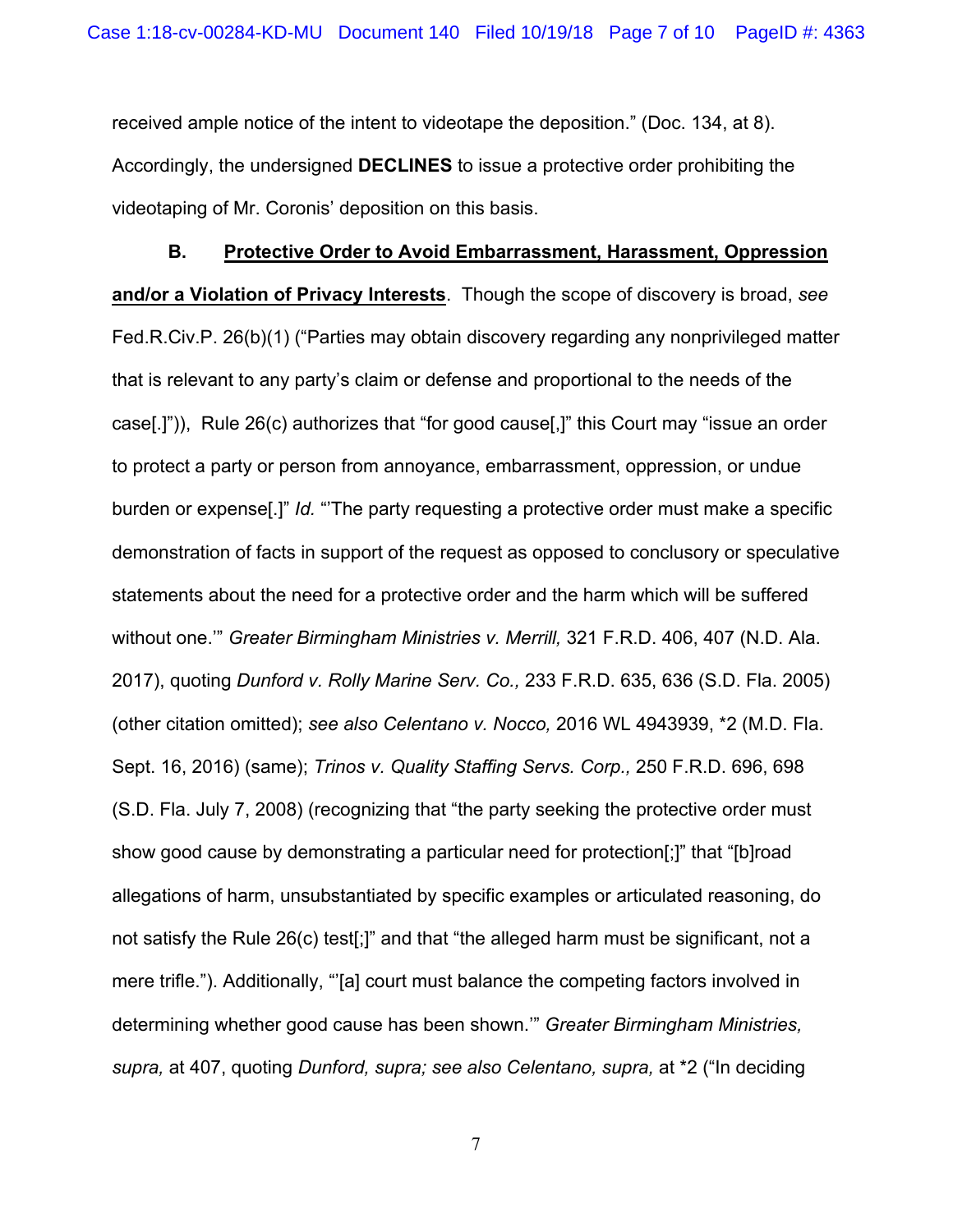whether a movant has established 'good cause' to warrant the granting of a protective order, courts must balance the [non-movant's] interest in obtaining discovery against the movant's stated harm that would result from allowing the [videotaped] deposition.").

Here, Nikka merely speculates that d'Amico's insistence on videotaping Mr. Coronis' deposition is to intimidate and harass him and cause him annoyance, embarrassment, and oppression (Doc. 123, at 6) but nowhere establishes the actual harm that the deponent will suffer/endure by having his deposition videotaped. By Nikka's own account, Mr. Coronis successfully navigated direct and cross-examination during the course of a four-day bench trial in New York and was found credible by the trial judge in that case, leaving the undersigned singularly unarmed to find that Mr. Coronis will suffer any harm by having his deposition videotaped in this case. Mr. Coronis' "feelings" that the taping of his "deposition will cause him extreme embarrassment and intimidation and will have a negative effect on his testimony[]" are insufficient to establish a particularized harm, especially given his purported successful track record in the New York action.<sup>6</sup> Besides, this is a different action in which Nikka has supplied additional written discovery (that is, written discovery in addition to that supplied in the New York action) and, therefore, this Court simply cannot downplay d'Amico's interest in videotaping Mr. Coronis' deposition to preserve his testimony should he opt to stay in Greece rather than appear for trial in Mobile on November 26, 2018, *cf. Farnsworth v. Procter & Gamble Co.,* 758 F.2d 1545, 1547 (11th Cir. 1985) (recognizing that trial preparation is an important interest "and great care must be taken

 $6$  Nikka certainly has offered nothing which would suggest that Mr. Coronis has a medical condition that could be aggravated by having his deposition videotaped.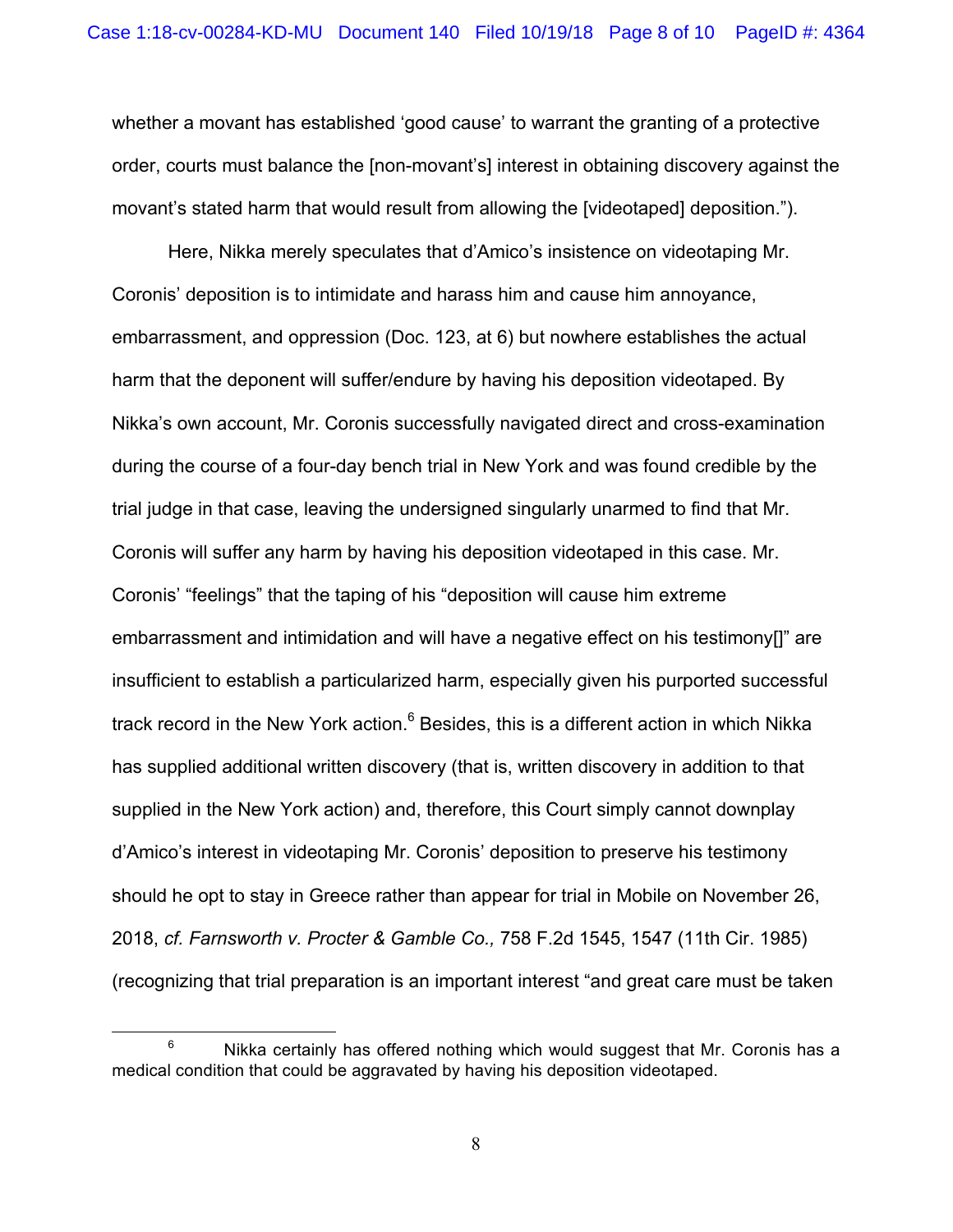to avoid [its] unnecessary infringement."); *compare id. with Degenhart v. Arthur State Bank,* 2011 WL 4351491, \*3 (S.D. Ga. Sept. 15, 2011) ("Litigation is expensive enough, and cost-saving videotaping is *encouraged*.").

As for Mr. Coronis' noted privacy concerns and stated unwillingness to consent and sign a release before d'Amico records video of him, the undersigned observes that the language utilized by Nikka in citing to the foreign Acts (Doc. 123, at 6-7) leads to the conclusion that those Acts are directed to the use of videotaped images of persons unaware (at least, initially) of being videotaped. Here, of course, Mr. Coronis is well aware his deposition is to be videotaped and, therefore, having in hand no authority to the contrary supplied by Nikka, the undersigned **DECLINES** to find that the Acts to which Nikka cites are applicable to Mr. Coronis' duly-noticed videotaped deposition, which is to be utilized in civil litigation in the United States. At the same time, however, in order to ensure that Mr. Coronis' videotaped deposition will be utilized only in connection with this litigation—and to ease his privacy concerns—the undersigned **ORDERS** that the video recording component (as opposed to the transcript) of Mr. Coronis' deposition on October 24, 2018 is **NOT** to be publically disclosed **or** utilized in any other investigation or litigation.

The undersigned concludes that Nikka has not established good cause for entry of a protective order prohibiting the videotaping of Mr. Coronis's deposition.<sup>7</sup>

 $7$  Other than limiting the use of Mr. Coronis' videotaped component of the deposition to this matter/litigation alone.